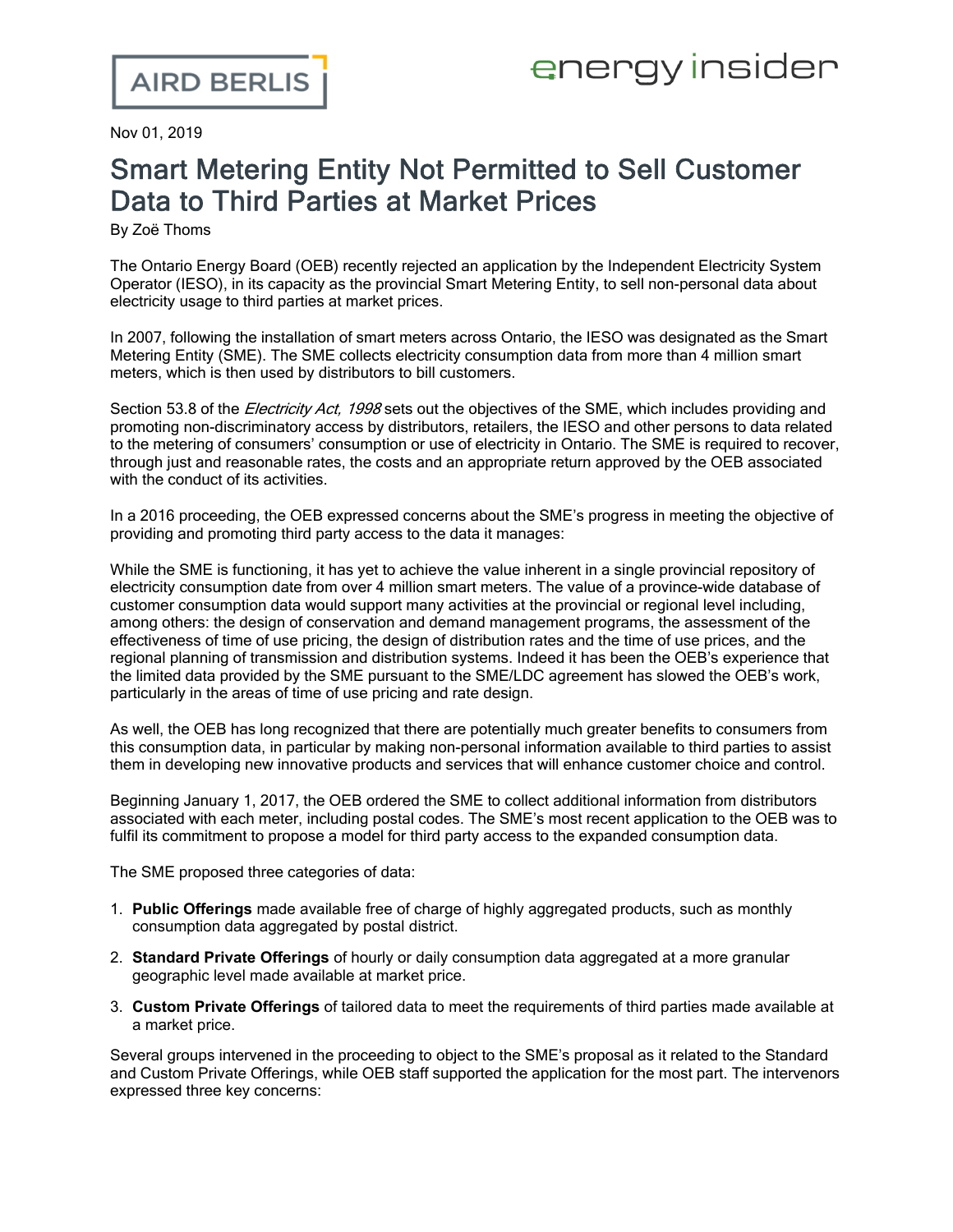- 1. **Privacy** although steps had been taken to address privacy, the SME acknowledged that it could not eliminate the risk of re-identification. Intervenors also argued that the consent of customers was required for their consumption data to be sold.
- 2. **Market Pricing** some intervenors objected to the SME's proposal to charge market prices arguing that the Standard and Custom Private Offerings ought to be priced on a cost-recovery basis. Otherwise, intervenors argued that the SME's monopoly position in negotiations with third parties could result in claims of discrimination or abuse from those entities paying the amounts.
- 3. **Consultation** intervenors argued that the consultation undertaken by the SME was only a first step and that further work was required to make customers aware that their consumption data would be sold.

The OEB agreed with the interveners' submission that a more measured process for making the data available to third parties was needed. In making its findings, the OEB recognized that the issue before the Board was not *whether* the SME should make the consumption and use data available to parties. The SME is required to do so by the *Electricity Act, 1998*. The issue was *how* the SME make the data available.

The OEB accepted the SME's application to make Public Offerings available online at no charge. These products were highly aggregated and did not trigger the same privacy concerns as the other categories. With respect to the Standard and Custom Private Offerings, the OEB rejected the SME's application to sell data to third parties:

As OEB staff noted in its submission, the courts have found that individuals have a reasonable expectation of privacy in respect of their meter consumption data, albeit a "significantly attenuated" one. In addition, some commercial consumers may have a legitimate competitive interest in keeping such data confidential. The SME stressed in its application that the enhanced data is not personal information, but rather will be de-identified. The intervenors, on the other hand, seized on the SME's acknowledgement that the risk of re-identification cannot be ruled out.

While continuing to affirm the January 26, 2016 order's goal of creating new value for consumers, the OEB is of the view that, in light of the concerns expressed by stakeholders in this proceeding, the SME should proceed cautiously with third party access. The OEB agrees with CCC that "a measured approach is appropriate." The OEB's overarching concern is to ensure that consumers are well informed concerning the data collection process and are protected from any disclosure that enables access to their personal identifiable data obtained from their meter.

While the OEB acknowledges the efforts of the SME to address these privacy concerns and to consult with stakeholders, it is of the view that a more comprehensive consumer engagement process should take place. As the intervenors have pointed out, it is not clear from the evidence that consumers support the notion that consumption data (even if de-identified) should be offered for sale to third parties.

The OEB directed the SME to file a new application for a framework for third party access with the following elements:

- · a summary of SME's consultation with consumers;
- a marketing plan addressing the demand for the data, its potential use and what third parties are prepared to pay;
- · a protocol for receiving and dealing with consumer complaints relating to the release of data;
- · a plan to inform consumers of the fact that de-identified information will be released to third parties; and
- · a draft generic Data Use Agreement for use when providing data to third parties.

The SME has until the end of 2021 to file the new application.